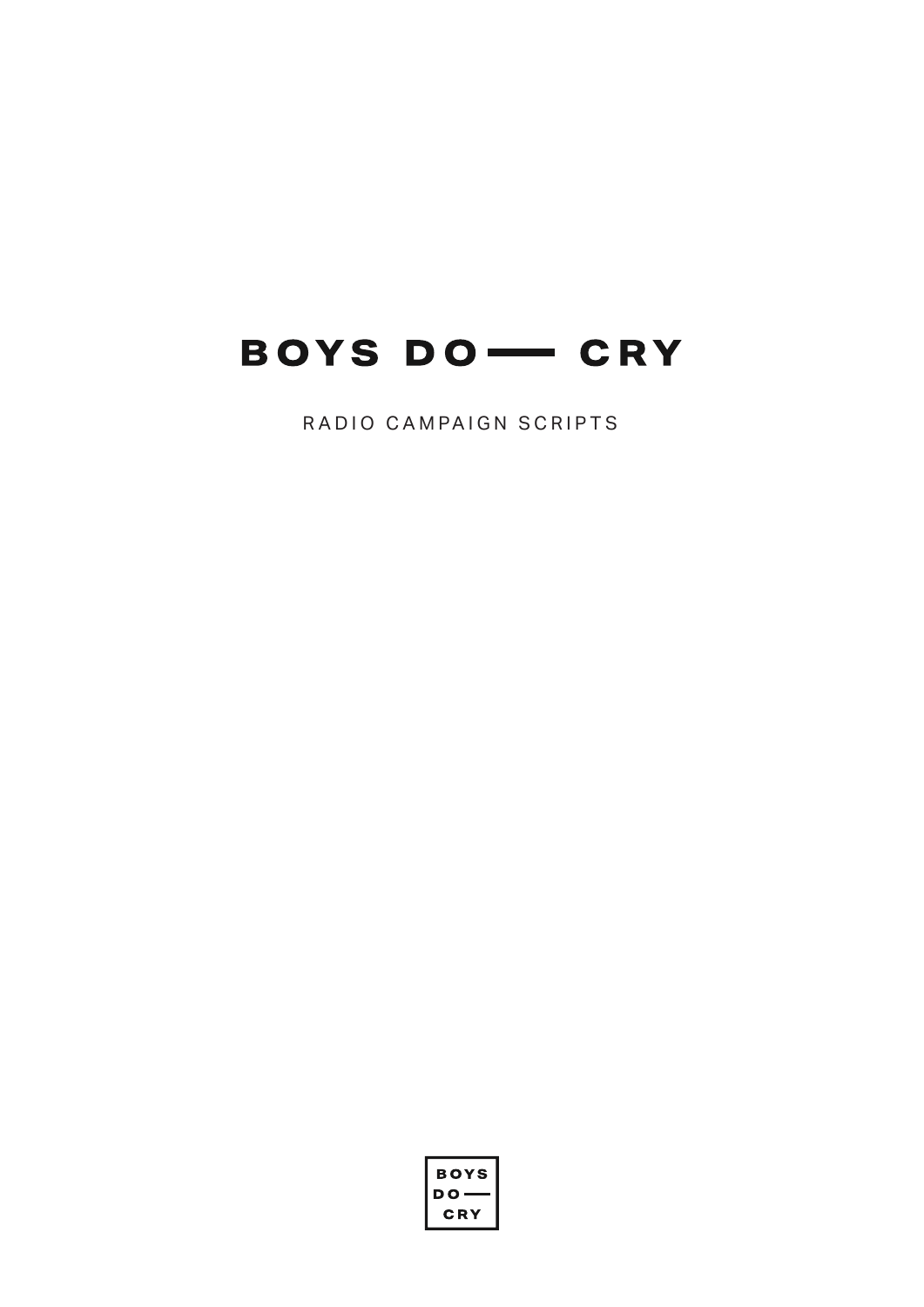# **BOYS DO CRY - RADIO SCRIPT 1 � 30"**

We open to the sound of male voices singing a verse of *Boys Do Cry*, to the tune of The Cure's original *Boys Don't Cry*. There's the hint of an echo, suggesting they are in an expansive space - a community hall perhaps.

# *SINGERS: "Don't like to talk about it, we bottle it all up inside. We man up like our fathers taught us, hiding the tears in our eyes"*

More male voices join in, lending themselves to the chorus.

### *SINGERS: "But boys do cry, boys do cry."*

As the singers' voices fade, a male voice - speaking close to mic from within the same space - delivers our campaign line.

*MV: "When the going gets tough, get talking. Discover more at boysdocry.com.au"*

| BOYS |
|------|
| D O  |
| CRY  |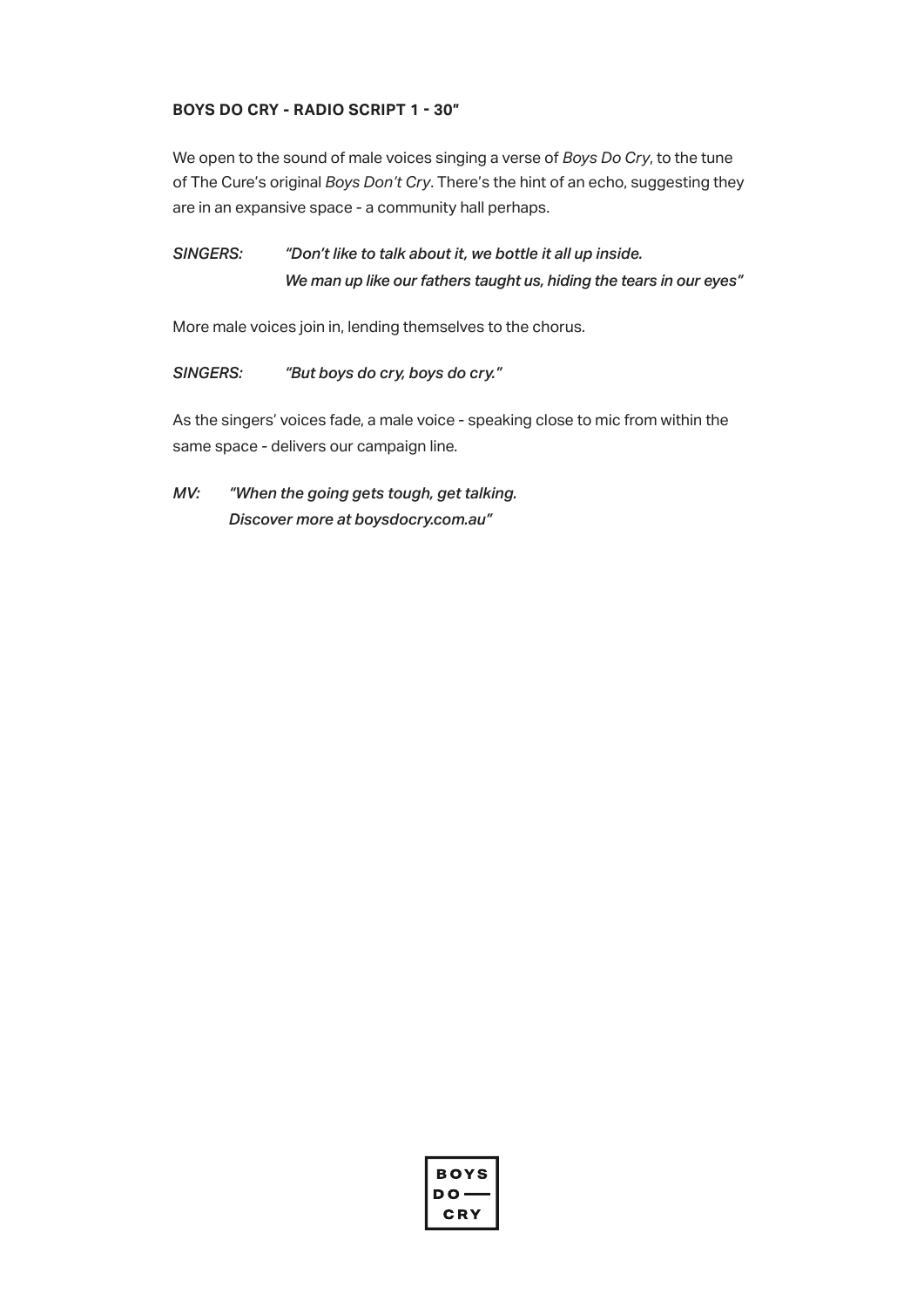# **BOYS DO CRY - RADIO SCRIPT 2 � 30"**

We open to the sound of male voices singing a verse of *Boys Do Cry*, to the tune of The Cure's original *Boys Don't Cry*. There's the hint of an echo, suggesting they are in an expansive space - a community hall perhaps.

*SINGERS: "It feels good to talk about it, to free yourself up from the lies of the voice that said that men shouldn't have tears in their eyes."*

More male voices join in, lending themselves to the chorus.

#### *SINGERS: "Cause boys do cry, boys do cry."*

As the singers' voices fade, a male voice - speaking close to mic from within the same space - delivers our campaign line.

*MV: "When the going gets tough, get talking. Discover more at boysdocry.com.au"*

| BOYS |
|------|
| D O  |
| CRY  |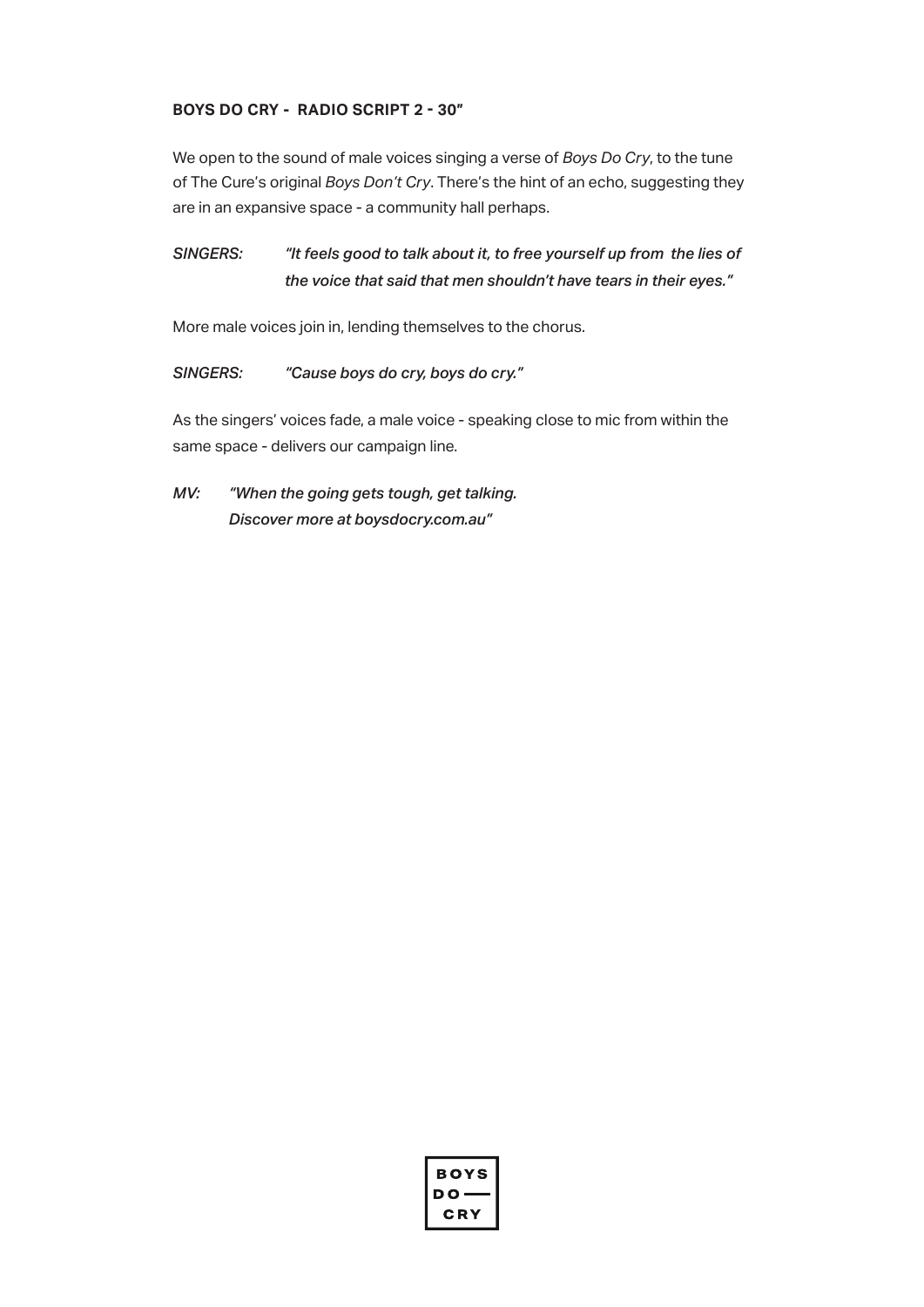# **BOYS DO CRY � RADIO SCRIPT 3 � 30"**

We open to the sound of male voices singing a verse of *Boys Do Cry*, to the tune of The Cure's original *Boys Don't Cry*. There's the hint of an echo, suggesting they're in an expansive space - a community hall perhaps.

# *SINGERS: "We can do most anything when together we stand side by side, making a change for the better, stop hiding the tears in our eyes."*

More male voices join in, lending themselves to the chorus.

### *SINGERS: "Cause boys do cry, boys do cry."*

As the singers' voices fade, a male voice - speaking close to mic from within the same space - delivers our campaign line.

*MV: "When the going gets tough, get talking. Discover more at boysdocry.com.au"*

| BOYS |
|------|
| D O  |
| CRY  |